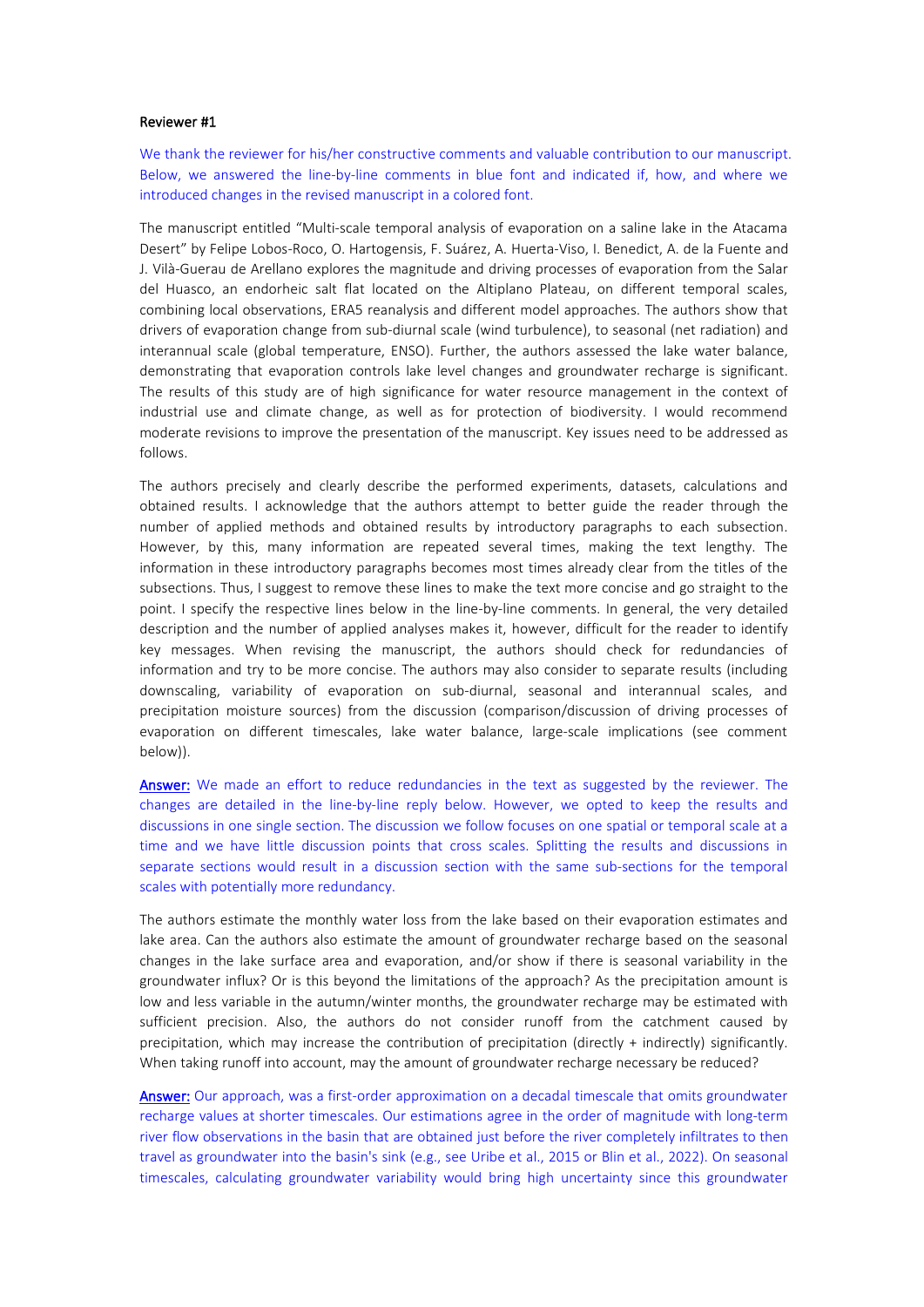also contributes to other surfaces like wet-salt and wetlands, in which seasonal variability of evaporation is different from the one present on the lake. For these reasons, we believe that more precise information is needed to reproduce the seasonal variability of groundwater flow, and thus this is beyond the limitation of our current approach.

We do not consider runoff from the catchment because there has not been a surface connection between the runoff and the lake in recent decades. This behavior occurs due to the highly permeable soil in the lake surroundings that infiltrates all possible surface runoff. Therefore, the contribution of runoff is negligible.

Action taken: we have introduced the following sentences to clarify this doubts in the manuscript:

Line 223:"Because most of the time there are no surface water inputs (negligible surface runoff is observed)"

Line 225:"However, we believe that more precise information is needed to reproduce the seasonal variability of groundwater flow."

The discussion of the results in a broader context is limited. To which extent are the obtained results applicable to other salar systems in the Altiplano Plateau? Which implications have the increase in evaporation rate / decrease in precipitation for saline lakes in the Atacama Desert and water resource management in this region? I would acknowledge if the authors can add a short paragraph on this subject, at least as part of the outlook in the Conclusion.

Answer: we agree to add this discussion as a part of the outlook in the conclusions.

Action taken: we have modified the last paragraph of the conclusion adding this discussion as:

"Finally, our study gives a first multi-scale temporal approach to understand actual evaporation, its role in the water balance of the saline lakes of Atacama Desert, under a context of climate change. We demonstrate that long-term actual evaporation is estimated reliably through a simple approach that combines observations and reanalysis data. However, we acknowledge the need of longer-term actual evaporation measurements to reduce the 7% uncertainty that the site-adapted Penman equation brings. Our approach aims atimproving water resources management in arid regions. To generalise our approach further research will be needed on the site-adapted Penman equation coefficients for other surfaces in the Atacama Desert (wet-salt, wetlands, and sparse vegetation lands), as well as other arid regions worldwide. Moreover, the interannual variability of evaporation-precipitation and moisture transport must be analysed using higher-spatial-resolution models that include better the local impacts related to the sharp topography and land-use changes, as well as the ENSO phenomenon. Last, our site-adapted Penman approach must be corroborated in basins and lakes with different spatial scales, topography, and locations. "

# Line-by-line comments:

Line 31: "[...] within the Atacama Desert where rainfall provides a source of water for northern Chile" => sense of the phrase unclear; In the Atacama Desert, precipitation is generally scarce and groundwater, rather than precipitation, the major water source.

#### Answer: comment accepted.

Action taken: we have modified the sentence to: "The Altiplano region has a unique environmental, economic, and social value due to its location within the Atacama Desert, where groundwater fed a short, annual rain-period provides the main source of water for northern Chile"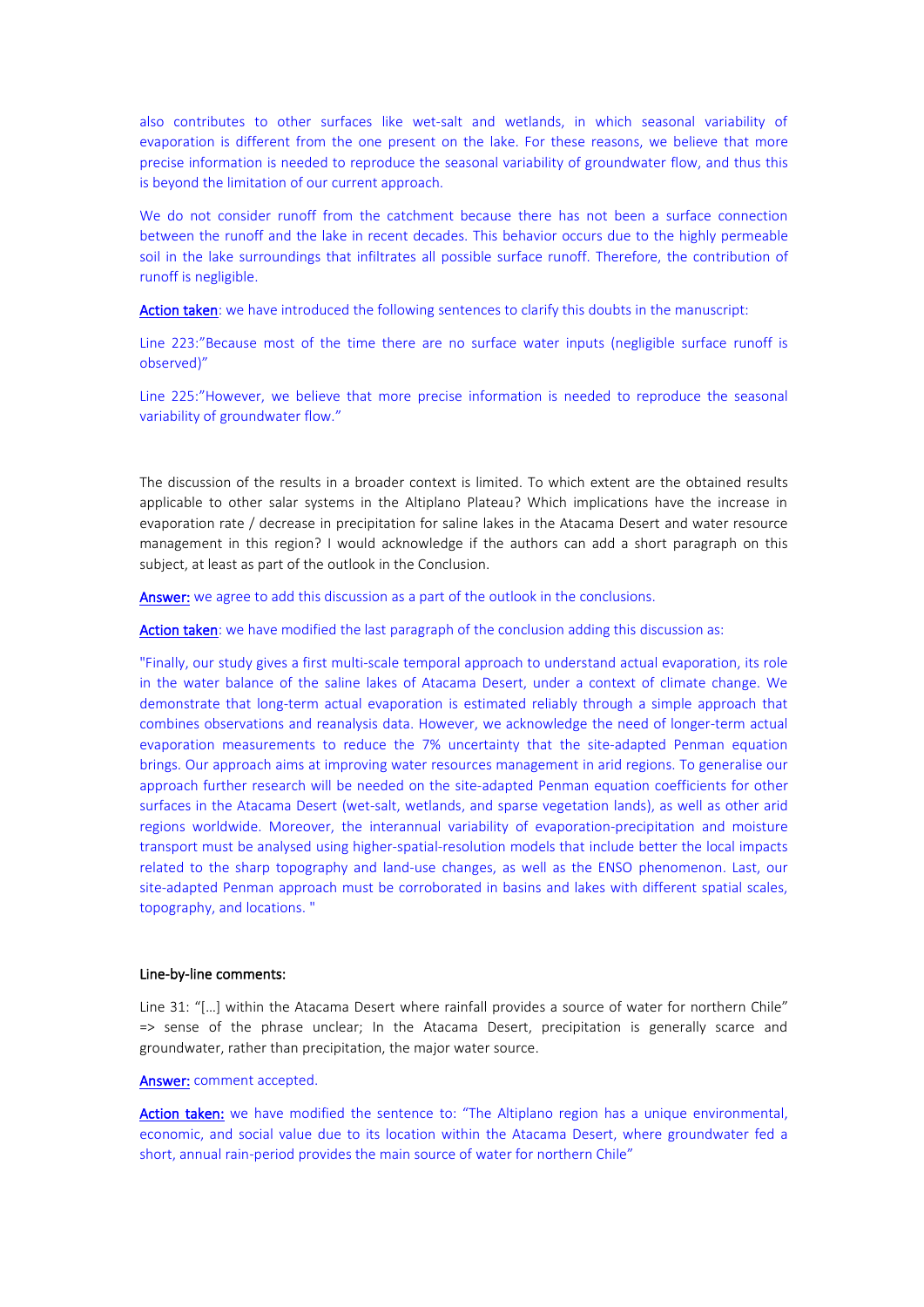Line 38 ff.: The authors refer here mainly to previous studies at the Salar del Huasco done by the authors of this study. However, there are a number of other studies in recent years at the Salar del Huasco, which investigated, for example, the groundwater regime (e.g. Johnson et al., 2010; Jayne et al., 2016; Scheihing et al., 2017), or the hydrological functioning of the salar (Voigt et al., 2021). The authors may consider to mention them too as the results of the present study are of major relevance for them.

# Answer: comment accepted.

Action taken: we have added the suggested references to the Introduction (see colored track-and-trace changes in the ms).

Line 64/65: consider specifying the sentence to "This dependence of precipitation on climatic factors implies that […].

#### Answer: comment accepted.

Action taken: we have modified the sentence as follows: "The ENSO influence on climatic factors such as precipitation implies that evaporation, as a temperature-dependent process, might also be affected by this phenomenon (Houston, 2006)."

Line 88-102: The first and the second half of this paragraph contain kind of similar information. I recommend to merge them to avoid redundancies.

# Answer: comment accepted.

Action taken: We have removed the text from line 93 to 102, and modified it from line 88 to 93 as follows:

"In this study, we applied climatologically robust, downscaled reanalysis data to the saline lake of the Salar del Huasco. Although we focused on one particular saline lake, this kind of surface represents the main evaporation pathway of the Altiplano region (Houston, 2006). We hypothesized that the evaporation of the saline lake can be represented using an adapted version of the Penman (1948) equation. Confirmation of this hypothesis enables us to extend the adapted Penman model to the entire climatological period (1950-2020) and to investigate evaporation fluctuations and their drivers at seasonal and interannual scales. "

Line 107: With 135 km distance and ~4 km asl the Salar del Huasco is not really close to the ocean. It's rather the ocean-land thermal contrast that forces the atmospheric flow from the Pacific to the Altiplano in the afternoon hours.

## Answer: comment accepted.

Action taken: We have modified the sentence as follows: "This endorheic basin is located to the west of the Andes, 135 km inland from the Pacific Ocean, and is subject to an intense and recurrent afternoon atmospheric flow from the ocean that transports relatively cold and humid air into the Altiplano (Lobos-Roco et al., 2021)".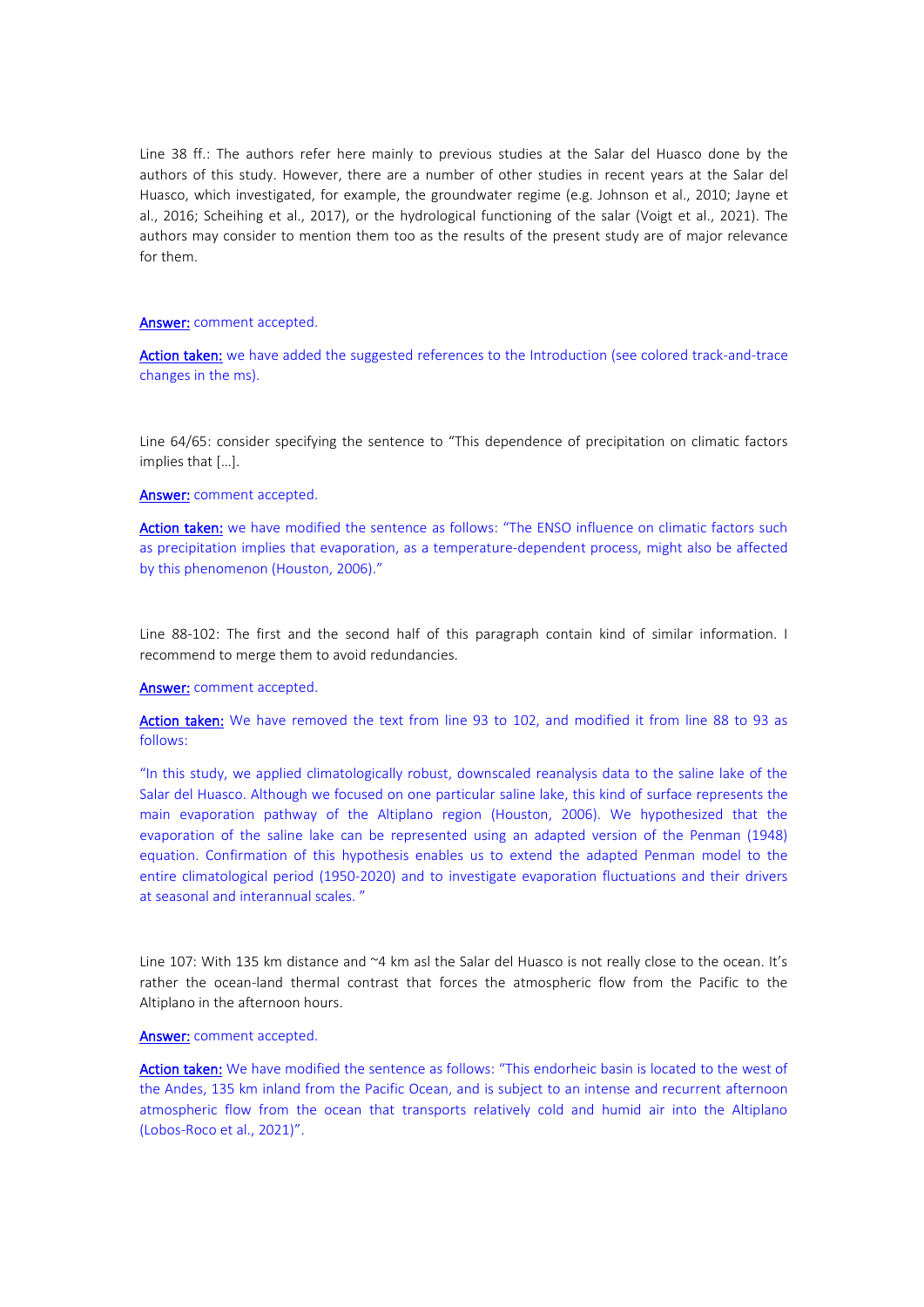Line 173: add that EC water takes measurements "above the saline lake" in contrast to met-station SDH , which takes measurements above bare soil.

## Answer: comment accepted.

Action taken: the sentence was modified as follows: "The differences are related to the surfaces above which the instruments are installed, i.e. EC<sub>water</sub> above the saline lake and met-station<sub>SDH</sub> above bare soil (Fig. 1)".

Line 187: As stated here, freezing is an important variable as it leads to a reduction of evaporation. It would be great if the authors can add some information on the periods of freezing at the Salar del Huasco and seasonal differences (e.g., how many days per season).

# Answer: comment accepted.

Action taken: we have calculated the freezing periods and added this information to Appendix A4 (line 586-587) as: "For this reason, we use an ice coefficient, c<sub>ice</sub>, which ranges between 0 and 1, depending on the number of freezing hours per day (Table 1). The days are taken from midday to midday to include the night. The idea is that ice produced over longer periods takes longer to melt. We assumed that freezing occurs when the 2 m air temperature is below 270 K, slightly below the freezing temperature of clean water to include the effect of salinity. Based on this criterion, freezing days are distributed over the year as 6% in summer, 21% in fall, 41% in winter, and 31% in spring."

Line 203/204: May be combined with the first sentence of the paragraph to avoid redundancies.

Answer: comment accepted.

Action taken: we merged the sentence with the previous one as follows: "To get an overview of the moisture transport that results in precipitation over the Altiplano region and surrounding areas, we determine the moisture sources of a selected region spanning from 83° W to 57° E, and from 11° N to 27° S (Fig. 7)."

Line 210: suggestion: Seasonal averages of moisture sources are "evaluated" rather than "shown"

Answer: comment accepted.

Action taken: applied change as suggested

Line 212: suggestion: "long-term water balance" rather than "mass balance"

Answer: comment accepted.

Action taken: applied change as suggested

Line 216: The lake's area estimates are obtained from de la Fuente et al. (2021)? Add reference.

Answer: comment accepted.

Action taken: the reference de la Fuente et al. (2021) has been added.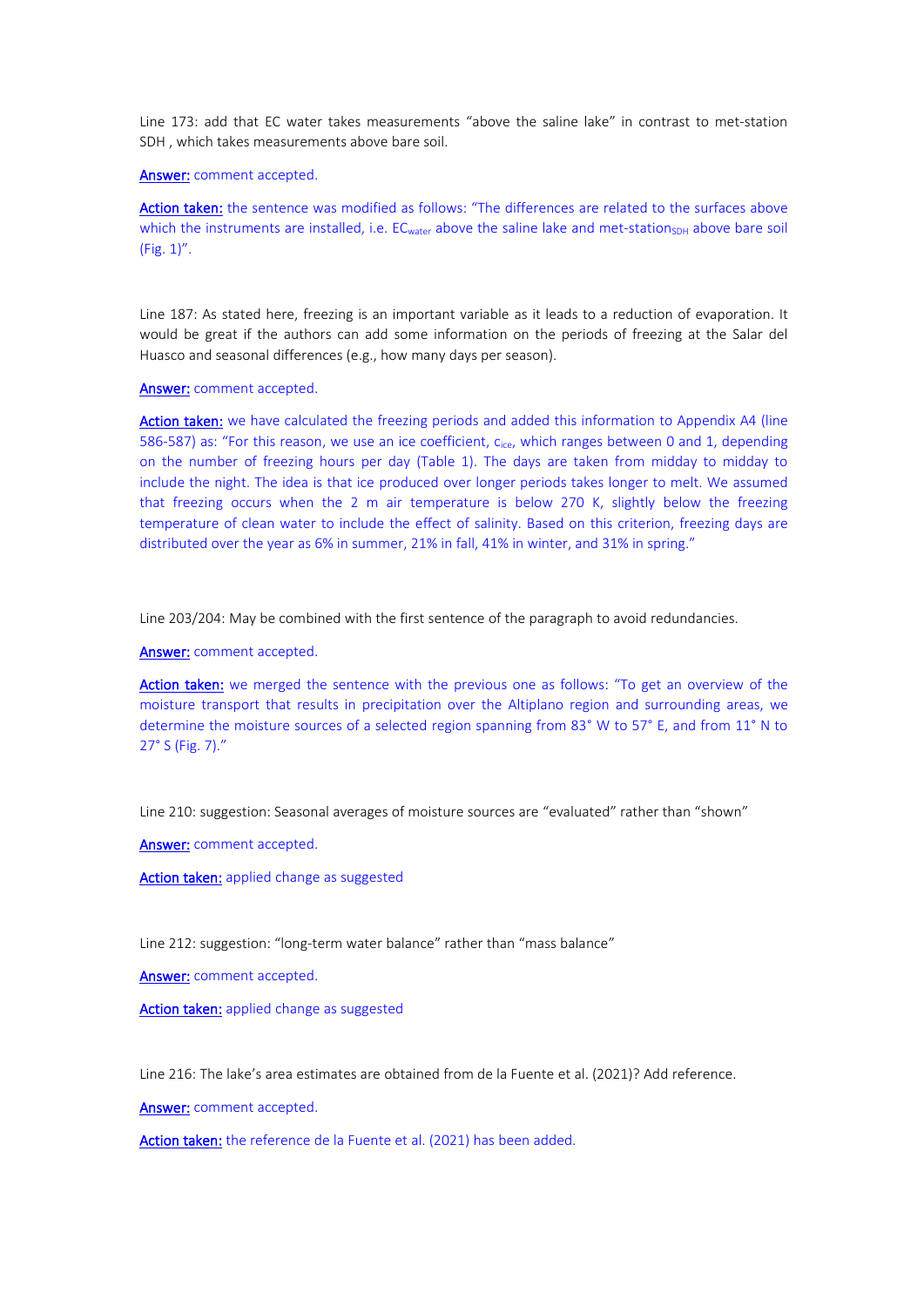Line 227-232: I think this paragraph is redundant. There is no need for an introductory paragraph That results obtained on i) diurnal, ii) seasonal, and iii) interannual scales are subsequently presents becomes already clear from the titles of the subsections.

Answer: We understand the reviewer's concern about some redundancies throughout the manuscript, and we have accepted most of her/his suggestions on this issue. However, for this specific paragraph, we opted to keep it. We think that the paragraph introduces well how results and discussions are structured, which helps the reader to navigate through this long section.

Action taken: For reducing the text length we have shortened the introductory paragraph as follows: "This section describes the diurnal, seasonal, and interannual variability of evaporation at the saline lake of Salar del Huasco. First, we analyse the diurnal variability of evaporation through the site-adapted Penman equation. Secondly, we analyze the seasonal variations of evaporation, its main drivers, and the role of evaporation in the water balance of the saline lake. Finally, we close the article by studying the climatological trends of evaporation-precipitation and the influence of the ENSO and PDO phenomena on their anomalies.".

Line 234-236: redundant. Go straight to the point. "Fig. 4 shows …"

Answer: comment accepted.

Action taken: we have removed this paragraph.

Line 308: The authors highlight that local evaporation provides a significant moisture source for precipitation in the rainy season. Does this imply that evaporation forces precipitation, leading to the positive correlation between both (both high in austral summer, low in winter)? How may this be interpreted in terms of the anti-correlation between evaporation and precipitation observed on interannual scales?

Answer: The moisture tracking model is based on input data at coarse resolution (1.5°), which is unable to capture the local evaporation observations/estimations that occur under the localized conditions such as those at the Salar del Huasco. Indeed, the moisture sources analysis shows that during the rainy season (summer) there is an increased contribution from local evaporation to the total moisture due to increasing temperatures, radiation and soil moisture (rain season). It should be noted that an increase in moisture sources within the domain, does not necessarily mean that precipitation originates from evaporation in the same grid cell.

Also, during summer there is still moisture transport from outside the selected region, as can be seen in Figure 7. It is well-studied that moisture in summer is transported from the Amazon basin into the Altiplano region, and its correlation with ENSO is highly variable in space (Aceituno, 1988). Our intention using the tracking model was to reinforce the idea that local seasonal changes of evaporation are also observed at larger spatial scale. To further understand the exact correlation between evaporation, precipitation and moisture sources at the scale of the Salar del Huasco, we should apply moisture tracking model simulations on a finer grid.

In the conclusions section we state that higher-resolution models (compared to that used in this work) should be used to better understand the local impacts related to the sharp gradients in topography and land use.

# Action taken: no action was taken

Line 368: In the sentences before, the authors argue against precipitation as the main driver of lake recharge. Thus, only groundwater should remain as an alternative explanation.